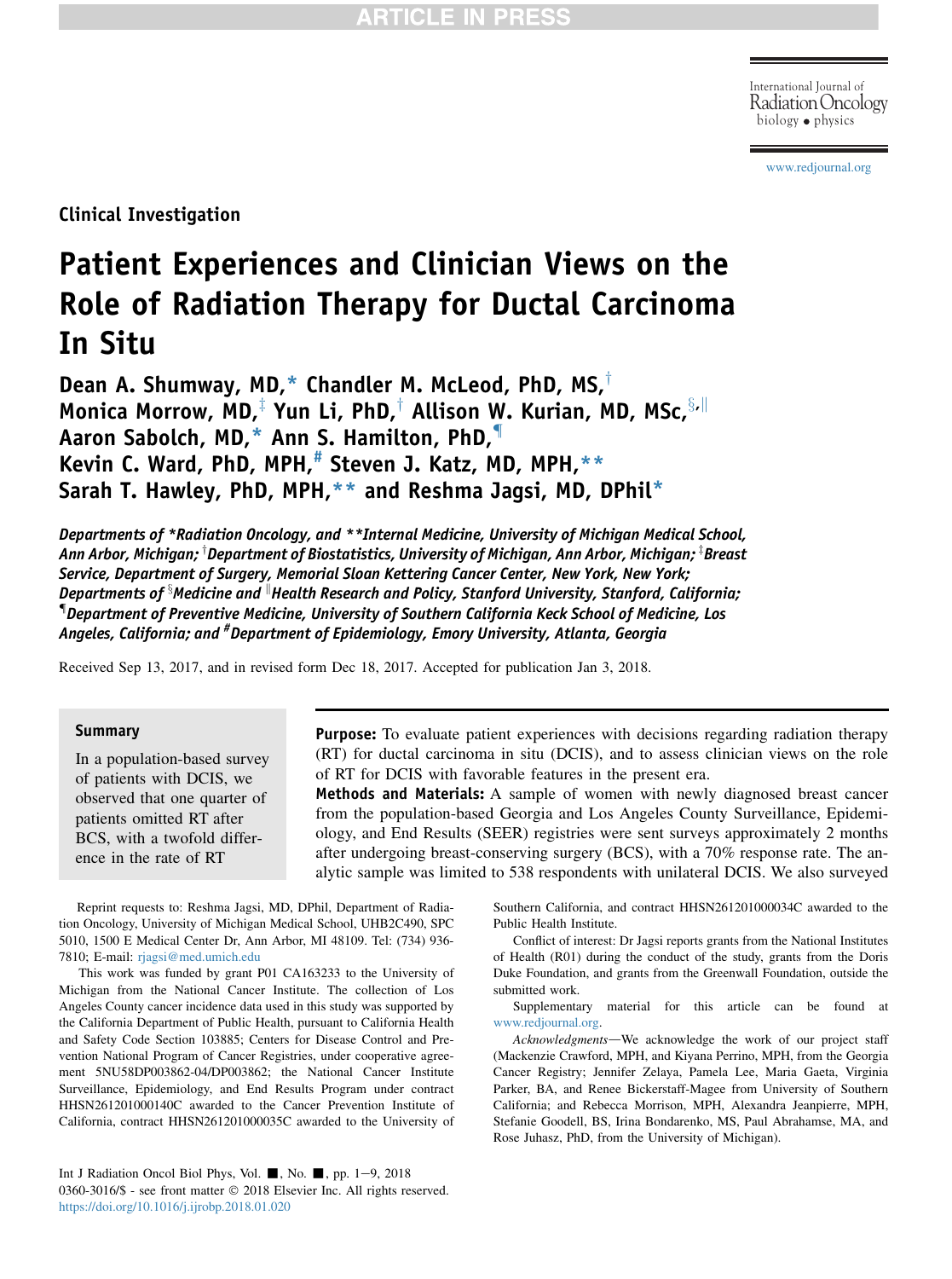omission between the 2 SEER regions studied. In a corresponding survey of clinicians, we observed systematic differences in opinions between the 2 SEER regions regarding the role of RT.

761 surgeons and radiation oncologists treating breast cancer in those regions, of whom, 539 responded (71%).

**ARTICLE IN PRESS** 

Results: After BCS, 23% of patients omitted RT, with twice the rate of omission in Los Angeles County relative to Georgia (31% vs  $16\%$ ;  $P < .001$ ). The most common reasons for omitting RT were advice from a clinician that it was not needed (62%) and concern about side effects (24%). Cost and transportation were not reported as influential considerations. After covariate adjustment, low- and intermediate-grade disease (odds ratio [OR] 5.5, 95% confidence interval [CI] 2.5-12; and OR 3.2, 95% CI 1.7- 6.1, respectively) and Los Angeles County SEER site (OR 4.3, 95% CI 2.3-8.2) were significantly associated with greater RT omission. Of the responding clinicians, 62% would discuss RT omission for a patient with DCIS with favorable features. Clinicians in Los Angeles County were more likely to discuss RT omission than were those in Georgia (67% vs 56%;  $P = .01$ ). Approximately one third of clinicians would obtain the Oncotype DX DCIS score.

Conclusions: The heterogeneity in RT omission after BCS for DCIS continues to be substantial, with systematic differences in provider opinions across the 2 regions we studied. Enhanced precision of recurrence estimates, guidance from professional organizations, and better communication are needed to improve the consistency of treatment in this controversial area.  $\oslash$  2018 Elsevier Inc. All rights reserved.

## Introduction

Widespread concern exists about overtreatment of ductal carcinoma in situ (DCIS). Approximately 30% of patients undergo mastectomy  $(1, 2)$ , of whom, about one third have a contraindication to breast conservation [\(3\).](#page-8-0) Adjuvant radiation therapy (RT) is frequently administered to the remaining 70% of DCIS patients who undergo breastconserving surgery (BCS) [\(1\).](#page-8-0)

Although randomized trials have demonstrated that RT halves the rate of ipsilateral breast tumor recurrence after BCS for DCIS, it has not been shown to improve breast cancer-specific survival [\(4, 5\)](#page-8-0). Among patients with in situ disease, the probability of death from other causes exceeds the probability of breast cancer death, regardless of the age at diagnosis [\(6\)](#page-8-0). Increasing evidence demonstrates that survival after treatment of DCIS is >98% at 10 years, regardless of the intensity of locoregional therapy [\(2, 4, 7\).](#page-8-0) Given the favorable prognosis of DCIS, concerns about overtreatment have led to efforts to identify patients who are suitable candidates for de-intensified therapy [\(8-12\),](#page-8-0) including BCS without adjuvant RT. Previous studies have demonstrated regional variation in the use of adjuvant RT for DCIS [\(13\);](#page-8-0) however, little is known about whether such differences persist now that data have emerged from large clinical trials in that setting.

Therefore, we conducted a survey of women recently diagnosed with DCIS from the population-based Georgia and Los Angeles Surveillance, Epidemiology, and End Results (SEER) registries, with a separate survey sent to their surgeons and radiation oncologists. Such a study is important for evaluating the patterns of care for DCIS, because SEER data alone are known to underascertain RT receipt [\(14\)](#page-8-0). Additionally, given the age-related variability

in patterns of care, restriction to the older SEER-Medicare cohort is suboptimal. Survey data also add explanatory details regarding decision-making for both patients and clinicians that cannot be obtained through registry data alone.

Our objectives were  $(1)$  to describe the current patterns of RT utilization for DCIS in a diverse contemporary sample treated in a variety of settings; (2) to evaluate, among the patients with DCIS, the reasons for omitting RT after BCS, their satisfaction with the decision-making process, and correlates of RT omission; and (3) to evaluate surgeons' and radiation oncologists' views on the management of DCIS with favorable prognostic features and the correlates of discussing RT omission as an option.

#### Methods and Materials

#### Patient sample and data collection

The iCanCare study identified women with a diagnosis of DCIS or early-stage invasive breast cancer aged 20 to 79 years who were reported to the SEER registries of Georgia and Los Angeles County, California. Surveys were sent between July 2013 and August 2015, with oversampling of racial minorities. The exclusion criteria included previous breast cancer, stage III to IV disease, tumors  $>5$  cm,  $>3$  involved lymph nodes, and an inability to complete the survey in English or Spanish. The survey was completed by 5080 eligible patients (69.6% of eligible patients surveyed; see Appendix E1; available online at [www.redjournal.org](http://www.redjournal.org)) and linked to the SEER data. The median interval from diagnosis to survey completion was  $6.8 \pm 3.2$  months. The analytic sample for the present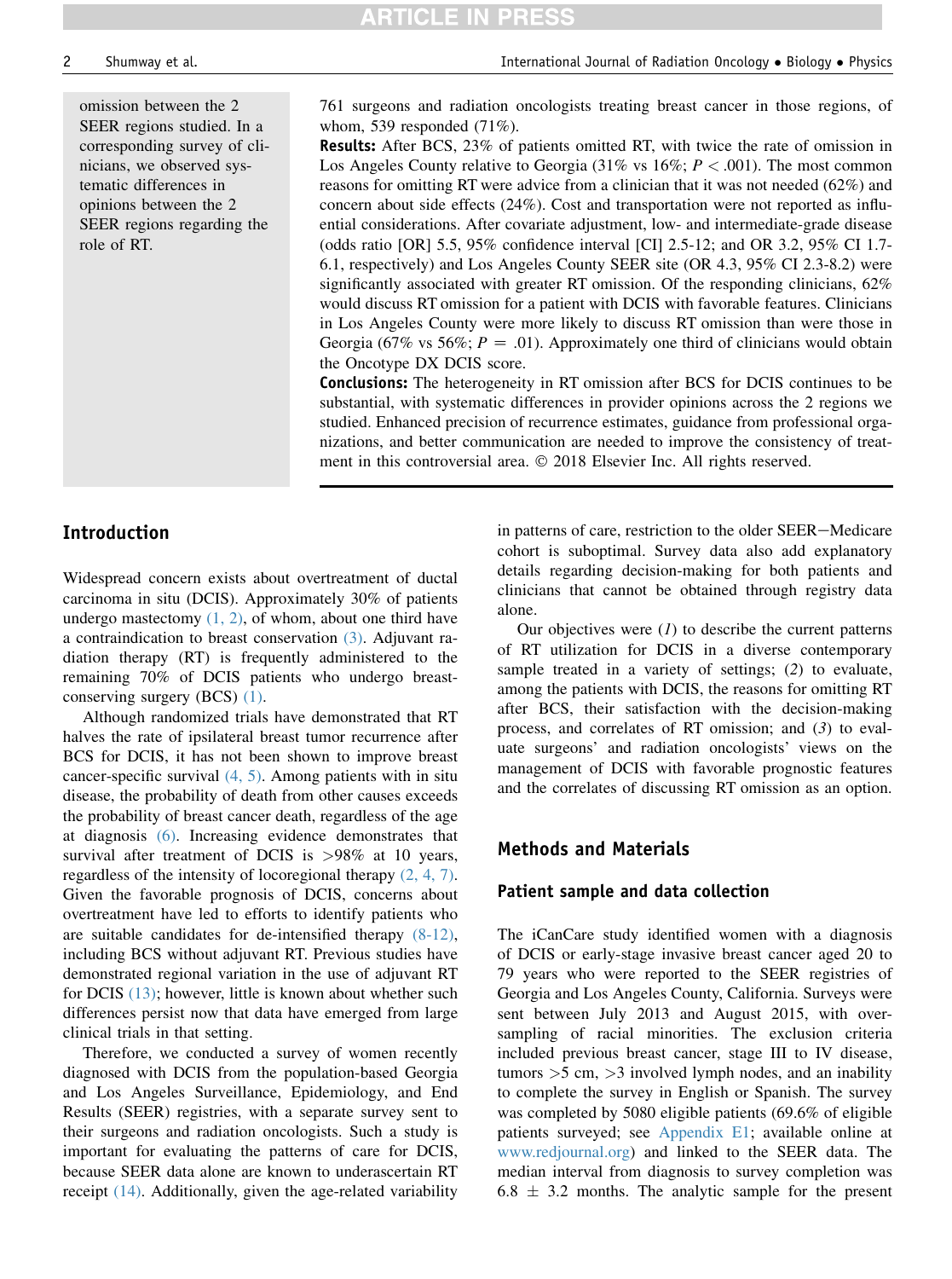analysis consisted of only the subset of these patients with a diagnosis of unilateral DCIS.

We provided patients with a \$20 cash incentive and used a modified Dillman method to improve the response rate [\(15\)](#page-8-0). This study was approved by the University of Michigan, the University of Southern California, Emory University, and the public health departments of Georgia and California. All data were de-identified before research use.

#### Clinician sample and data collection

Attending surgeons and radiation oncologists were identified primarily through patient report on an open-ended survey question and from information available within the SEER database. We sent surveys to clinicians with a \$50 to \$100 cash incentive. From the 510 identified surgeons and 251 radiation oncologists, we obtained survey responses from 370 surgeons (73%) and 169 radiation oncologists (67%).

#### Measures

The questionnaires were developed using an iterative design process and standard techniques to assess content validity, including review by survey design experts and cognitive interviewing with patients and clinicians outside our target sample, as described in our previous report [\(16\)](#page-8-0).

We determined the definitive surgical procedure by asking about the initial surgery after biopsy and whether additional procedures had been performed. RT receipt was measured by asking the patients, "Did you or are you planning to have radiation therapy to treat your breast cancer?" and whether RT was completed, ongoing, or planned. Among those who omitted or planned to omit RT, we asked patients to indicate their reasons. We asked about communication with clinicians, including to what extent the risk of recurrence was discussed and whether numeric estimates were used. We also asked about the distance to the nearest radiation oncology facility.

We assessed the values that influenced decision-making by asking, "When decisions were being made about your treatments, how important was it to you that your treatments..." followed by several prompts such as, "allowed you to avoid side effects of treatment," and "allowed you to avoid exposure to radiation," with responses on a 1- to 5-point scale, ranging from not at all important to very important. We also queried patient perceptions regarding the adequacy of information provided to make decisions about radiation and about decision satisfaction. Responses collected on 5-point scales were collapsed to higher (eg, somewhat, quite, and very satisfied) and lower (eg, not at all or a little satisfied) categories for analysis.

To evaluate clinician views, we presented a clinical vignette of a healthy 65-year-old woman with mammographically detected, intermediate-grade, estrogen receptorpositive DCIS with no necrosis that had been excised with lumpectomy with margins  $>1$  cm; the patient planned to receive tamoxifen. After presenting this scenario, the surgeons and radiation oncologists were asked whether they would discuss omission of RT as an option. The response to this question was used as the dependent variable for a clinician-level multivariable logistic regression. Clinicians were also asked whether they would recommend whole breast radiation and whether they would order the Oncotype DX DCIS score. Responses were rated on a 4-point scale that was grouped as yes (probably yes or definitely yes) and no (probably no and definitely no) for analysis.

#### Statistical analysis

The results from the patient survey were weighted to account for sampling design and differential nonresponse. We calculated the proportions of patients who omitted RT when grouped by clinical and sociodemographic characteristics. Both unweighted and weighted proportions are presented. Univariate comparisons were performed using the  $\chi^2$  test. Variables with >5% missing used the "missing" category in calculating the  $\chi^2$  P value (for grade, magnetic resonance imaging, endocrine therapy, insurance, and income).

To account for item nonresponse in multivariable modeling, we multiply imputed data using the sequential regression multiple imputation method [\(17\)](#page-8-0). We first generated 5 independently imputed data sets. For each imputed data set, we then fitted a weighted multivariable logistic regression model to examine the association between RT omission and patient clinical and sociodemographic covariates, including age, tumor grade, estrogen receptor status, use of RT, comorbidities, race, type of insurance, marital status, education, income, and SEER site. Finally, we combined the 5 sets of inferential statistics using Rubin's formula [\(18\).](#page-8-0)

The results from the clinician survey were also weighted to account for differential survey nonresponse. We calculated the proportion of surgeons and radiation oncologists who reported they would discuss omission of RT as an option in a scenario of favorable prognosis DCIS (as described). Discussion of RT omission was the dependent variable in a clinician-level weighted multivariable logistic regression model, with specialty, SEER region, gender, and practice characteristics as covariates. The analyses were conducted using SAS statistical software, version 9.4, (SAS Institute, Inc, Cary, NC).

#### Results

#### Patient survey

Among the survey respondents, 538 patients with a diagnosis of unilateral DCIS treated with BCS were included in the present analysis [\(Table 1\)](#page-3-0). Patients who had undergone mastectomy for DCIS were excluded (161 patients with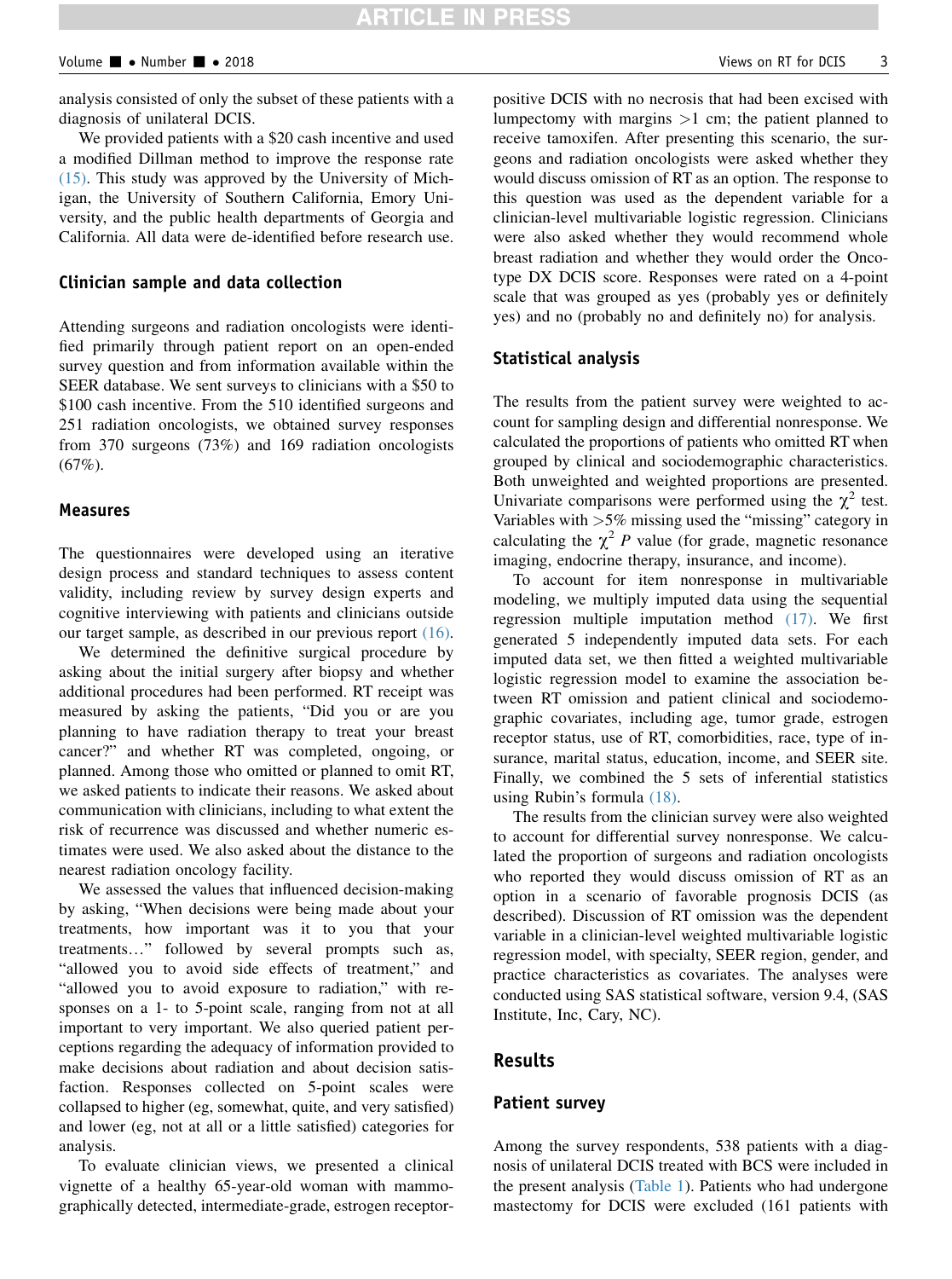# TICLE IN

<span id="page-3-0"></span>

| Table 1 | Patient characteristics ( $n = 538$ ) |  |  |  |
|---------|---------------------------------------|--|--|--|
|---------|---------------------------------------|--|--|--|

|                   | Patients   | Weighted Omitting |                    |             |
|-------------------|------------|-------------------|--------------------|-------------|
| Characteristics   | (n)        | $(\%)$            | $RT^*$ (%) P value |             |
| Age $(y)$         |            |                   |                    | .04         |
| $<$ 49            | 87 (16.2)  | 15.7              | 16.4               |             |
| 50-69             | 334 (62.1) | 62.5              | 21.8               |             |
| $\geq 70$         | 117 (21.7) | 21.8              | 31.1               |             |
| Grade             |            |                   |                    | < .001      |
| Low               | 67(12.5)   | 12.2              | 39.8               |             |
| Intermediate      | 229 (42.6) | 42.7              | 26.8               |             |
| High              | 205 (38.1) | 38.9              | 10.3               |             |
| Other or          | 37(6.9)    | 6.2               | 43.3               |             |
| unknown           |            |                   |                    |             |
| Estrogen receptor |            |                   |                    | ${<}.001$   |
| status            |            |                   |                    |             |
| Positive          | 476 (88.5) | 88.1              | 22.4               |             |
| Negative          | 42 (7.8)   | 8.4               | 14.1               |             |
| Unknown           | 20(3.7)    | 3.4               | 61                 |             |
| <b>MRI</b>        |            |                   |                    | .14         |
| Yes               | 271 (50.4) | 51.9              | 19.9               |             |
| N <sub>o</sub>    | 217 (40.3) | 39.8              | 27.4               |             |
| Unknown           | 50(9.3)    | 8.3               | 21.4               |             |
| Endocrine therapy |            |                   |                    | .01         |
| Yes               | 191 (35.5) | 36.4              | 17.6               |             |
| No                | 131 (24.3) | 24.3              | 32.0               |             |
| Unknown           | 216(40.1)  | 39.3              | 22.5               |             |
| Comorbidity       |            |                   |                    | .08         |
| None              | 361 (67.1) | 67.7              | 25.2               |             |
| >1                | 177 (32.9) | 32.3              | 18.4               |             |
| Race              |            |                   |                    | .13         |
| White             | 251 (46.7) | 53.3              | 22.9               |             |
| Black             | 118 (21.9) | 23.2              | 17.8               |             |
| Latina            | 109 (20.3) | 14.8              | 24.2               |             |
| Asian             | 51(9.5)    | 7.2               | 33.4               |             |
| Other or unknown  | 9(1.7)     | 1.5               | 45.5               |             |
| Type of insurance |            |                   |                    | .16         |
| Medicaid/         | 58 (10.8)  | 10.7              | 25.4               |             |
| other public      |            |                   |                    |             |
| Medicare          | 123 (22.9) | 24.2              | 23.5               |             |
| Private           | 284 (52.8) | 53.1              | 20.2               |             |
| None              | 8(1.5)     | 1.2               | 10.8               |             |
| Unknown           | 65 (12.1)  | 10.8              | 34.7               |             |
| Marital status    |            |                   |                    | .77         |
| Married/partnered | 307 (57.1) | 56.4              | 23.0               |             |
| Not partnered     | 221 (41.1) | 41.7              | 21.9               |             |
| Not reported      | 10(1.9)    | 1.9               | 49.3               |             |
| Education         |            |                   |                    | .09         |
| Some college      | 317 (58.9) | 58.8              | 20.3               |             |
| or less           |            |                   |                    |             |
| College graduate  | 207 (38.5) | 38.9              | 26.9               |             |
| or more           |            |                   |                    |             |
| Not reported      | 14(2.6)    | 2.3               | 26.9               |             |
| Income $(\$)$     |            |                   |                    | .24         |
| $<$ 20,000        | 66 (12.3)  | 12.1              | 14.4               |             |
| 20,000-90,000     | 246 (45.7) | 45.8              | 22.9               |             |
| $\geq 90,000$     | 139 (25.8) | 26.2              | 24.0               |             |
| Unknown           | 87 (16.2)  | 15.9              | 28.3               |             |
| Employment status |            |                   |                    | .33         |
| Unemployed        | 108(20.1)  | 18.8              | 26.1               |             |
|                   |            |                   |                    |             |
|                   |            |                   |                    | (continued) |

4 Shumway et al. International Journal of Radiation Oncology Biology Physics

| Table 1<br>( <i>continued</i> ) |                 |          |                                      |          |
|---------------------------------|-----------------|----------|--------------------------------------|----------|
| Characteristics                 | Patients<br>(n) | (%)      | Weighted Omitting<br>RT* (%) P value |          |
| Part-time                       | 56 (10.4)       | 10.8     | 28.8                                 |          |
| Full time                       | 216(40.1)       | 40.2     | 19.1                                 |          |
| Retired/not working 158 (29.4)  |                 | 30.2     | 24.3                                 |          |
| Site                            |                 |          |                                      | $-.001$  |
| Georgia                         | 221(41.1)       | 53.8     | 16.2                                 |          |
| Los Angeles County $317(58.9)$  |                 | 46.2     | 31                                   |          |
| Abbreviations:<br>MRI           |                 | magnetic | resonance                            | imaging: |

 $RT =$  radiation therapy.

Data in parentheses are percentages; percentages do not sum to 100% because of rounding.

\* Percentage omitting RT calculated within the weighted sample.

 $\dagger$  *P* values for differences in the proportion of RT omission stratified by the categories shown; a separate category was included for unknown when the unknown values were  $>5\%$  (eg, for insurance).

unilateral mastectomy and 199 patients with bilateral mastectomy).

The patient characteristics and rates of RT omission are listed in Table 1. Overall, 23% omitted RT after BCS. On univariate analysis, grade, age, estrogen receptor status, and SEER region were each significantly associated with RT omission. In the subset of 322 patients for whom we had data on endocrine therapy receipt, we observed that patients who did not receive or did not plan to take endocrine therapy were also more likely to omit RT. We observed markedly different rates of RT omission in the 2 SEER regions included in the present study, with nearly twice the rate of RT omission in Los Angeles County relative to Georgia (31% vs 16%;  $P < .001$ ). In a patient-level logistic regression model that included the covariates from Table 1, lower grade and Los Angeles County SEER site were significantly associated with greater RT omission ([Table 2](#page-4-0)).

A trend was found toward greater RT omission with increasing age, ranging from a 13% omission rate for age  $\leq$  50 years to a 28% omission rate for age  $\geq$  70 years. Similarly, the rates of RT omission were greater with lower grade disease in each age group, with the greatest rate of omission occurring in women aged  $\geq$  70 years with grade 1 disease (59%). No significant interactions were found among age, grade, and site ([Table 3](#page-4-0)).

Among the women who did not receive RT, the most commonly reported reasons were that a clinician told them it was not needed (62% of women who omitted RT), that the decision was left to the patient and she chose not to receive RT (29%), and concern about side effects and complications (24%); the responses were not mutually exclusive. A small proportion of women who omitted RT reported that their clinicians did not discuss the role of RT with them (6%). Few women omitted RT because of concern for burdens the treatment would impose (3%) or cost (4%). Women who reported living  $>30$  minutes from the nearest radiation oncology facility were no more likely to omit RT than women who lived closer. We did not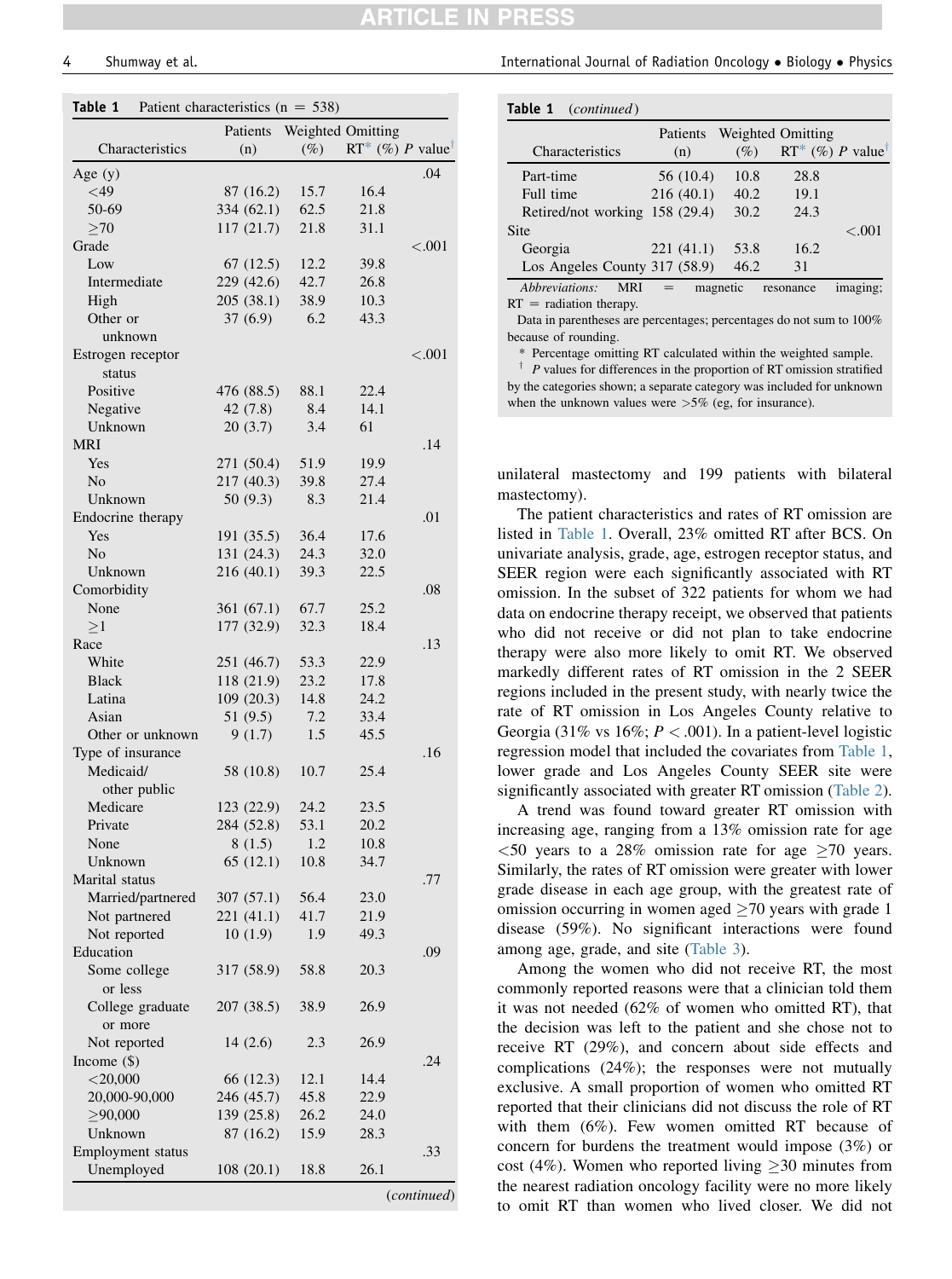#### <span id="page-4-0"></span>Volume  $\blacksquare$  • Number  $\blacksquare$  • 2018

| Variable                 | <b>OR</b> | 95% CI        | P value   |
|--------------------------|-----------|---------------|-----------|
| Grade                    |           |               | ${<}.001$ |
| Low                      | 5.49      | 2.51-12.03    |           |
| Intermediate             | 3.22      | 1.69-6.13     |           |
| High                     | 1.00      | Reference     |           |
| Age group (y)            |           |               | .65       |
| $50$                     | 1.00      | Reference     |           |
| 50-69                    | 1.39      | $0.62 - 3.12$ |           |
| >70                      | 1.50      | $0.51 - 4.45$ |           |
| Estrogen receptor status |           |               | .66       |
| Positive                 | 1.53      | 0.39-5.94     |           |
| Negative                 | 1.00      | Reference     |           |
| Comorbidity              |           |               | .08       |
| None                     | 1.65      | 0.92-2.95     |           |
| >1                       | 1.00      | Reference     |           |
| Race                     |           |               | .63       |
| White                    | 1.00      | Reference     |           |
| Asian                    | 0.83      | $0.35 - 1.96$ |           |
| <b>Black</b>             | 1.18      | $0.54 - 2.61$ |           |
| Latina                   | 0.66      | $0.29 - 1.48$ |           |
| Education                |           |               | .12       |
| Some college or less     | 1.00      | Reference     |           |
| College graduate         | 1.59      | 0.87-2.92     |           |
| Income $(\$)$            |           |               | .65       |
| $<$ 20,000               | 1.00      | Reference     |           |
| 20,000-90,000            | 1.39      | 0.35-5.54     |           |
| >90,000                  | 1.19      | $0.23 - 6.16$ |           |
| Marital status           |           |               | .51       |
| Not married/partnered    | 1.00      | Reference     |           |
| Married/partnered        | 1.25      | $0.67 - 2.36$ |           |
| Employment status        |           |               | .67       |
| Unemployed               | 0.99      | $0.44 - 2.19$ |           |
| Part time                | 1.60      | 0.64-3.96     |           |
| Full time                | 0.82      | $0.40 - 1.70$ |           |
| Retired/not working      | 1.00      | Reference     |           |
| Type of insurance        |           |               | .65       |
| Medicare                 | 1.34      | $0.61 - 2.94$ |           |
| Medicaid/other public    | 1.38      | $0.42 - 4.52$ |           |
| Private                  | 1.00      | Reference     |           |
| Site                     |           |               | ${<}.001$ |
| Los Angeles County       | 4.33      | 2.28-8.18     |           |
| Georgia                  | 1.00      | Reference     |           |

Table 2 Patient-level logistic regression model of characteristics associated with radiation therapy omission

observe differences in the reasons for omitting RT between the 2 SEER sites sampled.

When asked about the considerations that influenced their treatment decisions, the women who omitted RT were more likely to value avoidance of side effects (81% vs 65%;  $P = .002$ ), avoidance of radiation exposure (78% vs 36%;  $P < .001$ ), and fewer trips for treatment visits (51% vs 38%;  $P = .02$ ). Although we did not observe differences between the 2 geographic regions in these considerations, we found that women in Los Angeles County who omitted RT more often reported the importance of receiving the least

| Variable                | Omitting RT (weighted $\%$ ) |  |  |  |  |
|-------------------------|------------------------------|--|--|--|--|
| Age $\lt 50$ (n = 79)   | 13.2                         |  |  |  |  |
| Grade 1                 | 27.0                         |  |  |  |  |
| Grade 2                 | 20.7                         |  |  |  |  |
| Grade 3                 | 2.1                          |  |  |  |  |
| Age 50-70 ( $n = 317$ ) | 21.8                         |  |  |  |  |
| Grade 1                 | 36.5                         |  |  |  |  |
| Grade 2                 | 28.7                         |  |  |  |  |
| Grade 3                 | 9.6                          |  |  |  |  |
| Age $>70$ (n = 105)     | 27.5                         |  |  |  |  |
| Grade 1                 | 59.3                         |  |  |  |  |
| Grade 2                 | 26.3                         |  |  |  |  |
| Grade 3                 | 19.4                         |  |  |  |  |

Table 3 Omission of radiation therapy stratified by age and

extensive treatment possible. Overall, most women reported that it was very important that their treatments kept them from worrying about cancer recurrence (80.5%), had a low possibility of complications (80.9%), and allowed them to continue caring for their home and family (80.5%). Approximately one half of women (51.3%) reported that it was very important that their treatment decision allowed them to continue to work for pay, primarily patients aged  $<$  60 years.

Regarding communication about the risk of cancer recurrence, 34.9% of patients reported that their clinicians discussed the risk of cancer recurrence "not at all" or "a little bit," with no apparent differences between patients who received or omitted RT. A sizeable proportion of women (40.9%) overestimated their risk of local recurrence after all treatments were received as being >15% at 10 years. The risk of distant disease recurrence risk was similarly overestimated, with 43.8% of women approximating their risk of distant recurrence as  $>5\%$  at 10 years. Relatively few women reported that they received inadequate information about the RT decision; this was slightly more common among women who omitted RT (14% vs 6% of women who had received RT;  $P = .03$ ). No significant differences were found in satisfaction about the decisions regarding whether to have RT, regardless of whether the patient had received or omitted it. Women who had received RT were more likely to consult with a radiation oncologist before surgery than were women who omitted RT (54% vs 26%;  $P < .001$ ).

#### Clinician survey

The clinician characteristics and reported rates of discussing RT omission as an option in a low-risk DCIS scenario are listed in [Table 4](#page-5-0). The mean clinician age was  $52.8 \pm 10.9$  years, with an average of 21 years in practice for surgeons and 17 years for radiation oncologists. Although we did not observe differences between the 2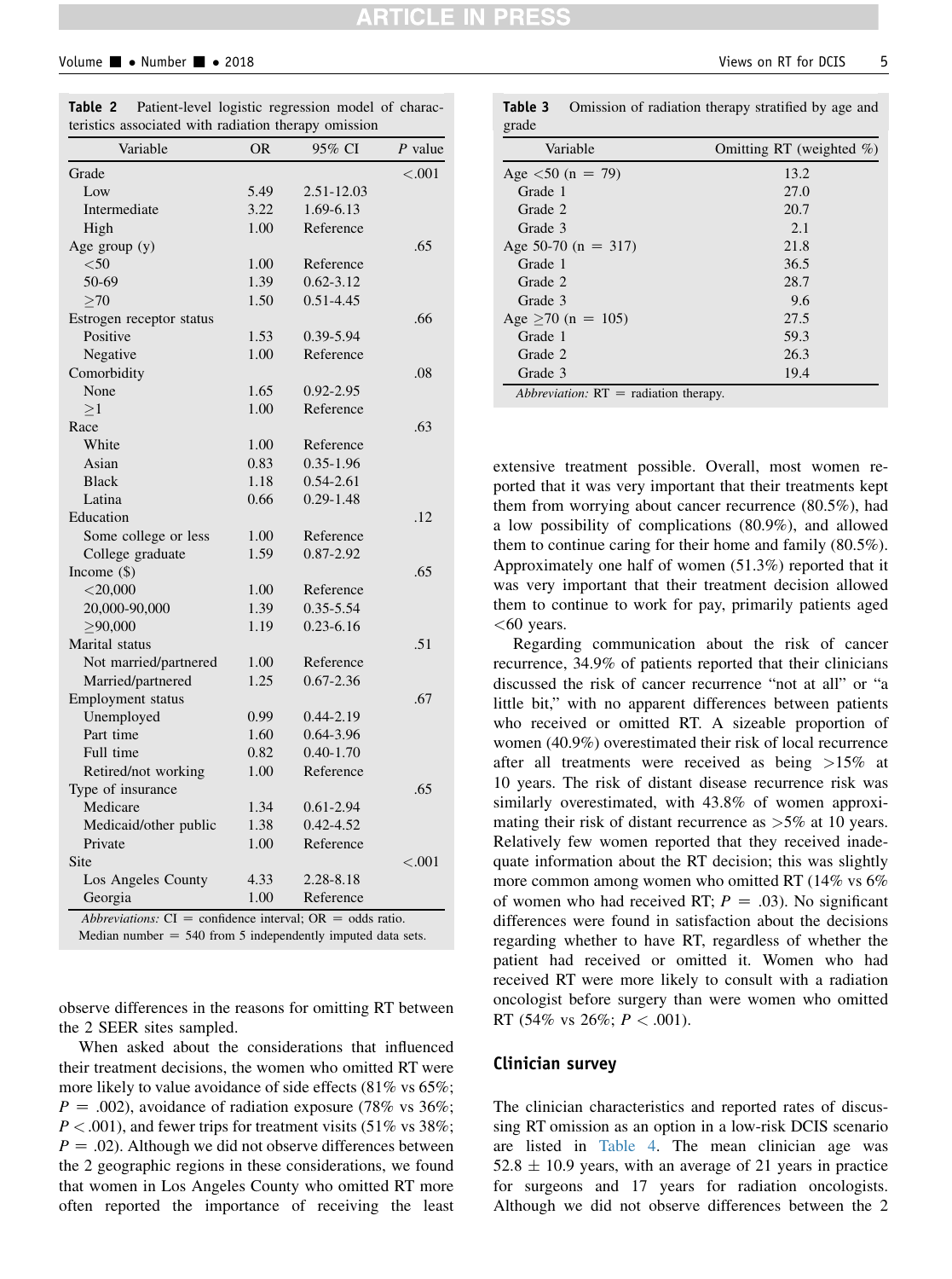#### <span id="page-5-0"></span>Table 4 Physician characteristics

|                                                   |      | Surgeon |                                                                                                                                                                            | Radiation oncologist |      |                      |               |     |
|---------------------------------------------------|------|---------|----------------------------------------------------------------------------------------------------------------------------------------------------------------------------|----------------------|------|----------------------|---------------|-----|
| Physician<br>characteristics                      |      |         | Discussing RT<br>$\%$ (n = 348)* Weighted $\%$ omission <sup>†</sup> (%) P value <sup>‡</sup> $\%$ (n = 163)* Weighted $\%$ omission <sup>†</sup> (%) P value <sup>‡</sup> |                      |      |                      | Discussing RT |     |
| Mean overall practice<br>duration $(y)$           | 20.9 | 21.2    | NA                                                                                                                                                                         | NA                   | 17.3 | $17.3^{\frac{6}{3}}$ |               |     |
| Practice duration (y)                             |      |         |                                                                                                                                                                            | .31                  |      |                      |               | .55 |
| $<$ 30                                            | 74.4 | 72.7    | 54.1                                                                                                                                                                       |                      | 82.2 | 82.0                 | 74.1          |     |
| >30                                               | 24.4 | 26.0    | 61.6                                                                                                                                                                       |                      | 15.3 | 15.7                 | 80.7          |     |
| Missing                                           | 1.2  | 1.3     | 43.5                                                                                                                                                                       |                      | 2.5  | 2.4                  | 23.6          |     |
| Site                                              |      |         |                                                                                                                                                                            | .03                  |      |                      |               | .18 |
| Georgia                                           | 51.1 | 50.7    | 50.1                                                                                                                                                                       |                      | 47.2 | 50.6                 | 69.2          |     |
| LA                                                | 48.9 | 49.3    | 61.8                                                                                                                                                                       |                      | 52.8 | 49.4                 | 78.8          |     |
| Gender                                            |      |         |                                                                                                                                                                            | .49                  |      |                      |               | .42 |
| Male                                              | 73.7 | 76.4    | 55.4                                                                                                                                                                       |                      | 68.7 | 69.8                 | 72.3          |     |
| Female                                            | 24.4 | 21.7    | 59.8                                                                                                                                                                       |                      | 27.6 | 26.5                 | 78.5          |     |
| Missing                                           | 1.9  | 1.9     | 29.1                                                                                                                                                                       |                      | 3.7  | 3.8                  | 72.0          |     |
| Residents and/or fellows                          |      |         |                                                                                                                                                                            | .06                  |      |                      |               | .24 |
| Yes                                               | 29.3 | 28.7    | 63.8                                                                                                                                                                       |                      | 26.4 | 25.5                 | 67.5          |     |
| N <sub>o</sub>                                    | 69.5 | 70.3    | 52.3                                                                                                                                                                       |                      | 71.2 | 72.1                 | 77.0          |     |
| Missing                                           | 1.1  | 1.0     | 77.9                                                                                                                                                                       |                      | 2.5  | 2.4                  | 49.3          |     |
| Breast cancer volume<br>within past 12 mo         |      |         |                                                                                                                                                                            | .62                  |      |                      |               | .39 |
| $50$                                              | 67.8 | 70.9    | 54.8                                                                                                                                                                       |                      | 38.7 | 38.1                 | 68.1          |     |
| >50                                               | 29.9 | 26.9    | 57.8                                                                                                                                                                       |                      | 54.0 | 54.4                 | 78.1          |     |
| Missing                                           | 2.3  | 2.2     | 66.9                                                                                                                                                                       |                      | 7.4  | 7.4                  | 73.4          |     |
| Discussion in<br>multidisciplinary<br>tumor board |      |         |                                                                                                                                                                            | .16                  |      |                      |               | .16 |
| $\leq 50\%$                                       | 57.5 | 59.2    | 52.5                                                                                                                                                                       |                      | 57.1 | 57.5                 | 79.4          |     |
| $> 50\%$                                          | 40.8 | 39.0    | 60.4                                                                                                                                                                       |                      | 36.8 | 37.1                 | 67.0          |     |
| Missing                                           | 1.7  | 1.8     | 69.7                                                                                                                                                                       |                      | 6.1  | 5.4                  | 63.2          |     |

Abbreviation:  $RT =$  radiation therapy.

\* A total of 22 surgeons and 6 radiation oncologists did not complete the question about RT omission.

<sup>†</sup> Weighted percentage.

 $\frac{1}{2}$  P values for differences in proportion of physicians discussing RT omission stratified by the categories shown; a separate category was included for unknown when unknown values were >5%.

Weighted mean.

SEER regions in the reported proportion of cases discussed in a multidisciplinary tumor board, clinicians in Los Angeles County were more likely to report teaching residents or fellows. When surgeons and radiation oncologists were presented with the same clinical scenario of a healthy, 65-year-old woman with favorable prognosis DCIS who had undergone lumpectomy (as described in the Methods and Materials section), most clinicians (69.6%) would recommend whole breast RT, without significant differences between specialties. However, radiation oncologists were more likely to discuss RT omission as an option in this scenario (73.9% vs 55.9%;  $P < .001$ ; [Fig. 1](#page-6-0)). No significant differences were found in the discussion of RT omission according to teaching status or multidisciplinary discussion. Among the surgeons, 39.3% reported that they would obtain the Oncotype DX DCIS score to assist with the decision regarding RT, and 61.2% of surgeons would defer the decision to obtain the Oncotype DX DCIS score to the radiation oncologist. Approximately one third of radiation oncologists reported that they would order the Oncotype DX DCIS score in the hypothetical case (35.3%), and 34.1% indicated that they had personally ordered the Oncotype DX DCIS score.

Univariate analysis of the clinician characteristics showed a trend for surgeons who work with trainees to be more likely to discuss omission of RT with their patients. In a clinician-level logistic regression model, we observed that radiation oncologists were more likely to discuss RT omission than were surgeons. Clinicians in the Los Angeles County SEER region were significantly more likely to discuss RT omission than were clinicians in Georgia [\(Table 5\)](#page-6-0).

#### **Discussion**

In this contemporary survey study of a diverse sample of patients with DCIS identified through two US population-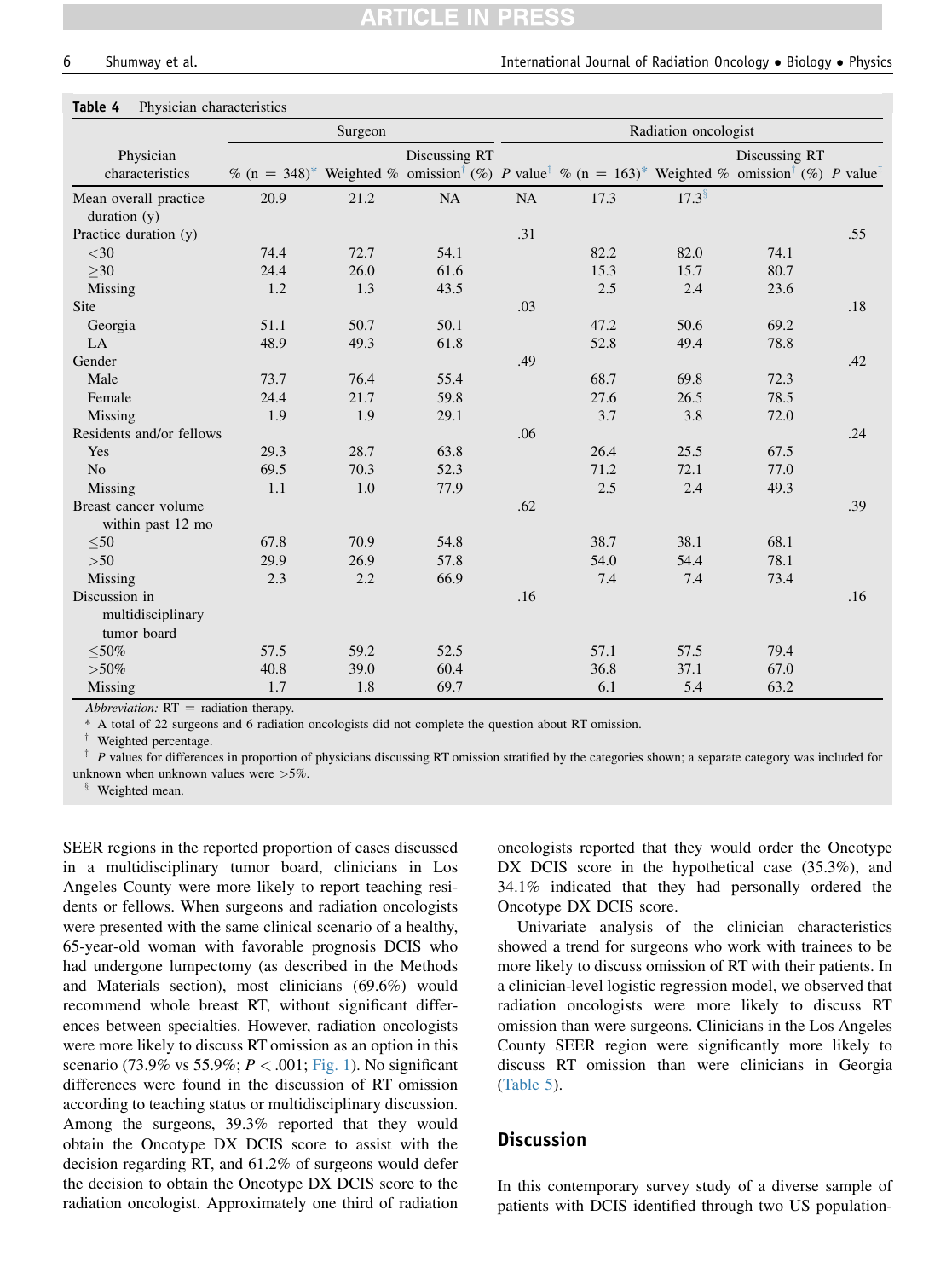# **ARTICLE IN PRESS**

<span id="page-6-0"></span>

Fig. 1. Surgeon and radiation oncologist treatment recommendations in a scenario of a healthy 65-year-old patient with 9-mm, intermediate-grade DCIS who underwent lumpectomy with widely negative margins (surgeons,  $n = 370$ ; radiation oncologists,  $n = 169$ ; presented as percentage with affirmative response).

based registries, we observed omission of RT in one quarter of patients receiving BCS. Lower grade disease was the dominant clinical factor associated with RT omission. Patients in the Georgia SEER region were significantly less likely to omit RT (odds ratio [OR] 0.23, 95% confidence interval [CI] 0.12-0.44) than were patients in Los Angeles County. Similarly, clinicians in Georgia were also less likely to discuss RT omission (OR 0.61, 95% CI 0.40-0.93).

Table 5 Physician-level logistic regression model of discussion of radiation therapy omission as an option

| Variable                                            | <b>OR</b>         | 95% CI        | $P$ value |
|-----------------------------------------------------|-------------------|---------------|-----------|
| Specialty                                           |                   |               | .002      |
| Surgeon                                             | 1.00              | Reference     |           |
| Radiation oncologist                                | 2.21              | 1.34-3.63     |           |
| <b>Site</b>                                         |                   |               | .02       |
| Los Angeles County                                  | 1.00 <sub>l</sub> | Reference     |           |
| Georgia                                             | 0.61              | $0.40 - 0.93$ |           |
| Gender                                              |                   |               | .42       |
| Female                                              | 1.00              | Reference     |           |
| Male                                                | 0.82              | $0.50 - 1.34$ |           |
| Residents and/or fellows                            |                   |               | .67       |
| Yes                                                 | 0.90 <sub>1</sub> | $0.56 - 1.46$ |           |
| No                                                  | $1.00 -$          | Reference     |           |
| Practice duration (y)                               |                   |               | .21       |
| $<$ 30                                              | 1.00              | Reference     |           |
| >30                                                 | 1.38              | $0.83 - 2.30$ |           |
| Breast cancer volume within past<br>$12 \text{ mo}$ |                   |               | .48       |
| $<$ 50 cases                                        | $1.00 -$          | Reference     |           |
| $>50$ cases                                         | 1.19              | 0.74-1.91     |           |
| Discussed in multidisciplinary                      |                   |               | .60       |
| tumor board                                         |                   |               |           |
| None                                                | 1.00              | Reference     |           |
| $0\% - 9\%$                                         | 0.66              | $0.31 - 1.39$ |           |
| 10%-25%                                             | 1.05              | $0.50 - 2.20$ |           |
| 26%-50%                                             | 0.95              | $0.40 - 2.26$ |           |
| $> 50\%$                                            | $1.03 -$          | $0.52 - 2.02$ |           |

We observed a trend (although not significant) toward greater RT omission with increasing age, with the greatest rate of omission (28%) in women aged  $\geq$  70 years. This observation might reflect reports of a lower risk of recurrence with older age [\(7, 19, 20\).](#page-8-0) Alternatively, the competing risks of morbidity and mortality in older women might make patients and their clinicians less likely to find the reduction in local recurrence seen with RT to be of meaningful benefit. These observations suggest that although age remains an influential consideration, grade is the dominant clinical factor affecting the decisions regarding RT for DCIS.

Although tumor grade has been associated with a risk of ipsilateral breast tumor recurrence, there is evidence to suggest that grade may be inadequate to identify a low-risk group of patients for RT omission. In prospective clinical trials designed to evaluate the omission of RT for patients with favorable characteristics, patients with small, low- and intermediate-grade tumors had a 12-year risk of local recurrence approaching 15% [\(11, 12\),](#page-8-0) and long-term follow-up data have demonstrated the concerning finding of no plateau in the rate of ipsilateral breast events [\(11, 12\)](#page-8-0). Additionally, much of the impetus for RT omission originated with the Van Nuys Prognostic Index [\(21\)](#page-8-0), which has not been found to have meaningful discriminatory power in attempts at external validation with independent data sets [\(22, 23\)](#page-8-0). Taken together, these findings have raised concerns that a low-risk cohort has not yet been identified, leading some to conclude that RT remains appropriate for most women after BCS [\(24\).](#page-8-0) Nevertheless, the initial results from RTOG (Radiation Therapy Oncology Group) 9804 trial, in which patients with low-risk DCIS were randomized to observation or RT, showed an encouraging 6.7% local failure rate at 7 years without RT, although longer follow-up data are needed [\(10\).](#page-8-0) However, even within this lower risk group, the use of RT reduced the risk of local failure to 0.8%, a benefit that is clinically meaningful to some patients.

The Oncotype DX DCIS score was designed to enhance the ability to identify patients who are most and least likely to benefit from RT by providing a more precise quantitation of the risk of local recurrence than can be obtained from conventional clinicopathologic variables. In our study, approximately one third of surgeons and radiation oncologists reported that they would obtain the Oncotype DX DCIS score to determine the risk of local recurrence, and only 34% of radiation oncologists had ordered the test. This tepid uptake of the Oncotype DX DCIS score may partially relate to the present study's accrual of patients from 2013 to 2015, shortly after the Oncotype DX DCIS score was released commercially in 2012. It may also reflect clinicians' view that prospective clinical trials with long-term follow-up are needed to determine the clinical applicability of the Oncotype DX DCIS score  $(25, 26)$ , or it might indicate that because the risk of local recurrence in the Oncotype DCIS low-risk group is similar to that of patients with small, non-high-grade DCIS, clinicians do not find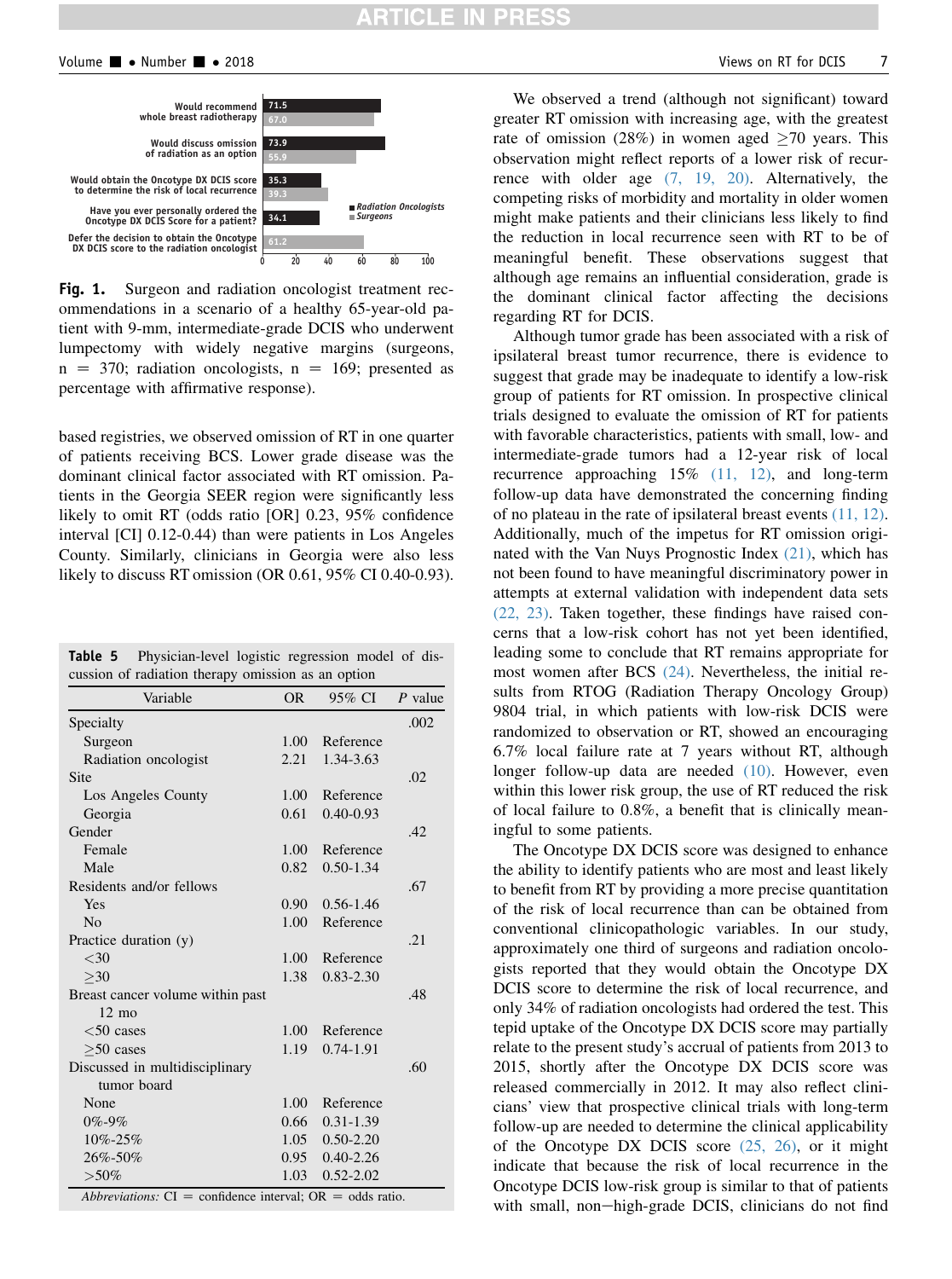the test to provide sufficiently influential prognostic information. Finally, it has not been shown to have predictive value in determining who will benefit from RT. At present, it appears that the Oncotype DX DCIS score has not widely influenced decisions regarding RT use in the same way that the 21-gene assay has influenced chemotherapy decisions [\(27, 28\)](#page-8-0). Updating trends in use of the Oncotype DX DCIS score will be an important subject for future research to consider, especially as studies begin to identify methods to combine the score with other clinicopathologic criteria to define a group at very low risk of recurrence even without RT [\(29\)](#page-8-0).

In the present study, the geographic region was strongly associated with RT omission in both the patient-level and the clinician-level multivariable models. Given that we did not observe significant differences in the clinical characteristics of patients between the 2 SEER regions included in the present study, these regional differences likely reflect variation attributable to clinician and practice factors. These findings are consistent with the observation that similar patients may receive different treatments depending on their clinician [\(30\)](#page-8-0) and that clinician recommendations are an important correlate of RT receipt [\(31\).](#page-8-0) The most commonly reported reason for omission of RT was clinician advice that it was not needed. However, we observed that 26% of radiation oncologists and 44% of surgeons would not discuss RT omission as an option for a healthy 65-yearold patient with favorable risk DCIS treated with BCS. These observations highlight the importance of radiation oncologists as the primary source for information regarding RT and also suggest wide variation in clinician views regarding what constitutes a meaningful benefit for the use of RT. The observed regional differences are consistent with those from previous studies  $(1, 13)$  and might also reflect the influence of regional thought leaders involved in development of the University of Southern California/Van Nuys Prognostic Index [\(32, 33\)](#page-8-0). Ultimately, our findings reflect the notion that even in the modern era, after publication of considerable evidence specifically investigating the risks and benefits of RT in this setting, the treatment a patient receives for favorable-risk DCIS continues to be heavily influenced by nonclinical factors, including something as arbitrary as the region of the country one inhabits.

Although omission of RT for patients with favorable prognostic features does not appear to compromise survival [\(7\),](#page-8-0) many women choose to receive RT because of a strong desire to avoid any recurrence [\(3\).](#page-8-0) Fear of recurrence might have an oversized influence on treatment decisions  $(34, 35)$ , particularly in the setting of suboptimal knowledge about the recurrence and survival rates associated with different treatments [\(36\).](#page-8-0) We observed the concerning finding that approximately one third of patients perceived that their clinicians did not adequately discuss the risk of cancer recurrence. This finding highlights the critical need to improve communication with patients about the risk of cancer recurrence when patients have the option of pursuing less aggressive therapy.

#### 8 Shumway et al. International Journal of Radiation Oncology • Biology • Physics

This study has strengths, including a large, racially diverse sample with a high response rate from patients and from clinicians. In the patient survey, the primary endpoint of RT omission was by patient self-report because SEER data are known to underascertain RT receipt [\(14\).](#page-8-0) Weighting and multiple imputation were used to ensure that the results represented the entire population and to account for potential bias due to missing data. Several limitations also merit comment. A primary limitation of our data was the lack of information on margin status as an important factor in the decisions regarding surgery and RT. Our data were limited to 2 SEER regions and might not reflect the population as a whole. Although we did not observe systematic differences in patient values and preferences related to treatment decisions between the 2 SEER regions evaluated, we could not exclude the possibility that the observed regional differences in RT omission might relate to unmeasured differences in patient preferences. Clinicians were asked about the treatment of patients with favorable features only, and the results of the clinician survey might not be applicable to scenarios of DCIS with less favorable characteristics or advanced comorbidities. For example, the differences observed in the responses to that scenario might be smaller or larger if key clinical features, such as a less widely negative margin, had been included. Additionally, the patient survey was necessarily retrospective, and recollection can change with the passage of time. Nevertheless, our data provide a detailed, contemporary view of decision-making for DCIS from both patient and clinician perspectives.

### Conclusions

Our findings have important implications. We observed substantial heterogeneity in RT receipt after BCS for DCIS, along with systematic differences in provider opinions across the two regions we studied. We also observed indications that patient-clinician communication is suboptimal. The limited omission of RT observed in our data raises important questions about patient and clinician willingness to consider even less aggressive approaches, such as non-surgical management of DCIS, which is currently being examined in clinical trials. The heterogeneity documented in the present study suggests a need for ongoing investigation to provide clarity on identifying a low-risk group of patients with DCIS who may forego RT. Future studies, using different approaches, such as qualitative analysis of interviews with patients or more detailed instruments administered in single-institution settings, would be valuable to delve more deeply into the issues identified by the present investigation, including the persistent regional variation in RT receipt. Most notably, the present findings suggest a compelling need for consensus guidelines from professional organizations to improve the consistency of treatment recommendations in this controversial area.